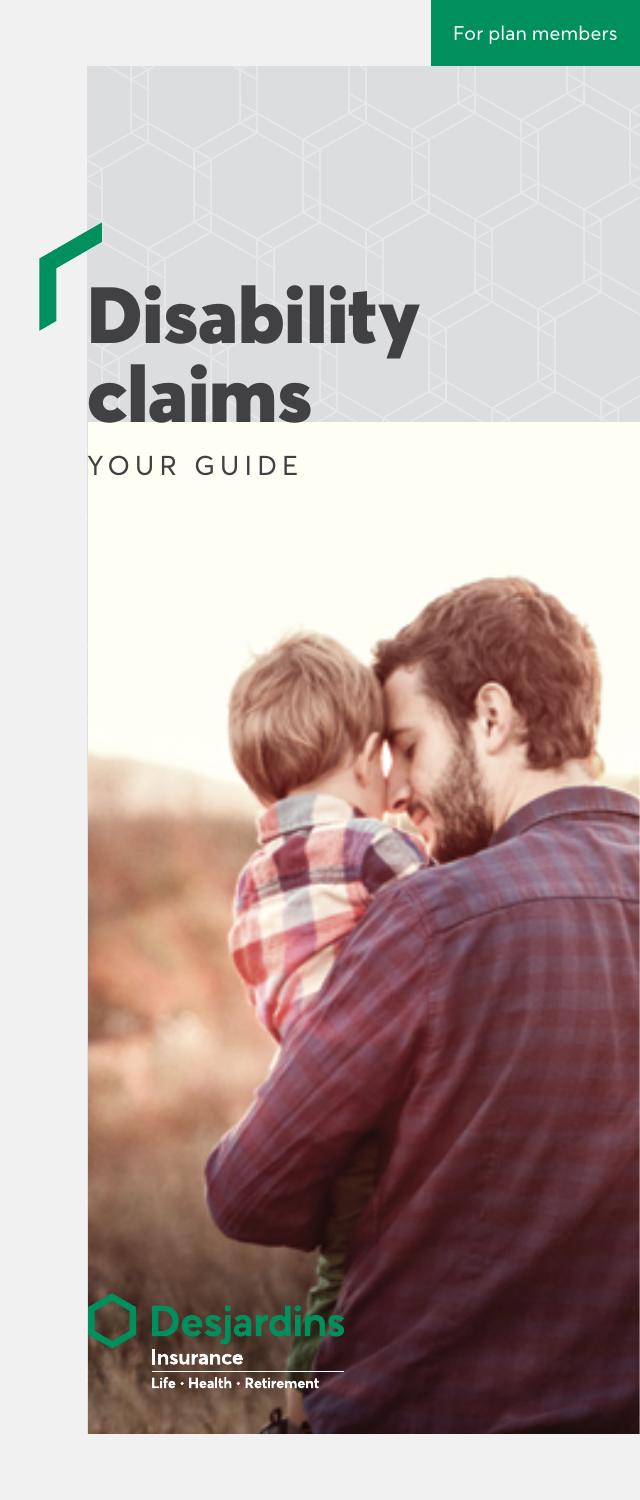# We're here for you

We know you're going through a difficult time right now. We'll do everything we can to make the claims process easier for you.

We've prepared this pamphlet to guide you through the steps, answer your questions and help you get well again.

### **One step at a time**

Health problems affect more than just your ability to work—they can turn your whole life upside down. We can help you **every step of the way** on your road to recovery.

We will give you financial support and refer you to the resources you need to get back on your feet. And, when you're ready, we'll help you plan a safe and successful return to work.

### **Am I eligible for benefits?**

You're eligible for disability benefits if you meet these **four criteria**:

- You're covered under a valid disability insurance plan
- You're ill or you've had an accident
- You're under the continuous care of a doctor
- You're unable to work because of your physical or mental health, as defined in your contract (referred to as totally disabled)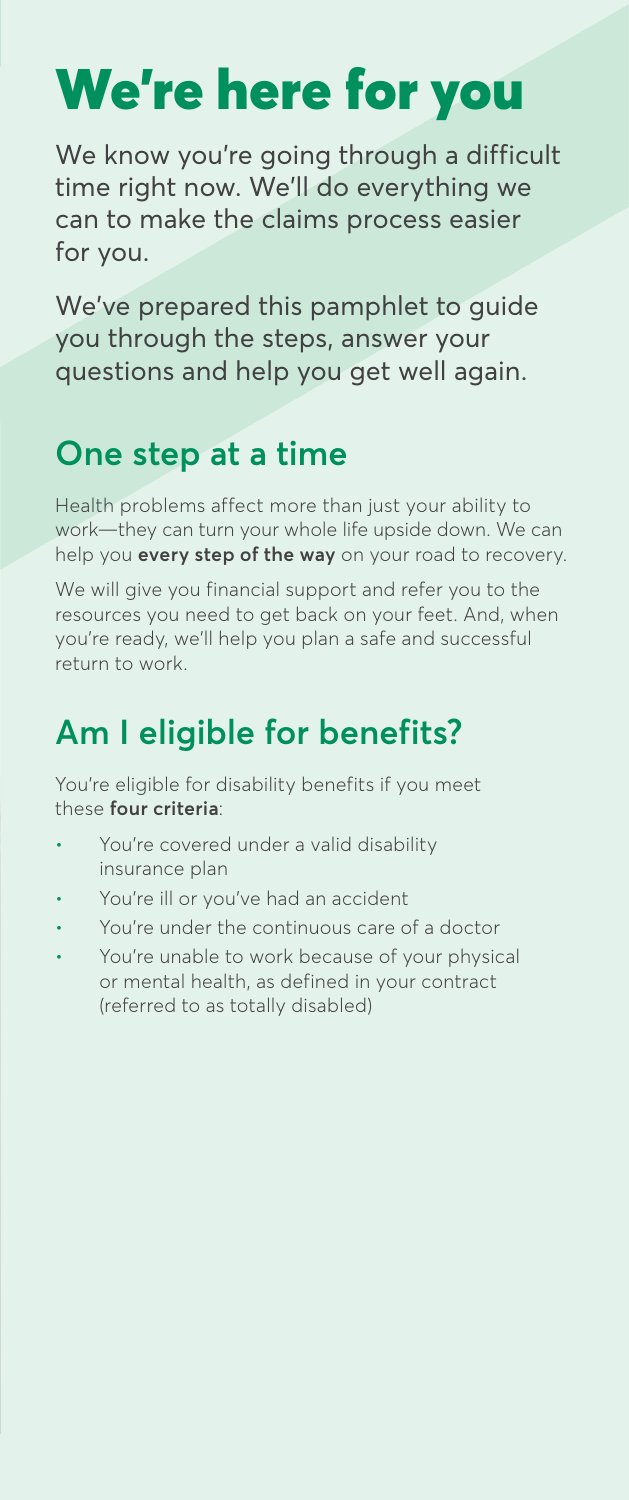### **When do I need to submit my claim?**

Every insurance contract has a time limit for submitting short- and long-term disability claims. But no matter what the timeframe is, it's always best to send it as soon as possible. There's no reason to wait – and the earlier you start the process, the sooner you'll start receiving payments.

| Type of                 | We recommend you submit                                                                               |
|-------------------------|-------------------------------------------------------------------------------------------------------|
| insurance               | your claim                                                                                            |
| Short-term              | Within 10 days of the last day                                                                        |
| disability              | you worked                                                                                            |
| Long-term<br>disability | No later than four weeks<br>before you become eligible<br>for long-term benefits                      |
|                         | If you've already submitted a<br>short-term disability claim, you<br>don't need to submit a new claim |

### **How do I submit a claim?**

- 1. **Tell your plan administrator** that you'll be off work. They'll fill out the Employer Statement and send it to us.
- 2. **Fill out the Employee Statement** and send it to us as soon as possible. The various ways of sending it to us are explained on the form.
- 3. **Give your doctor the Initial Attending Physician's Statement** that applies to your specific situation and province, and ask them to fill it out and return it to us as soon as possible.

#### **NOTE**

All disability forms can be downloaded from **[desjardinslifeinsurance.com/disability](http://desjardinslifeinsurance.com/disability)**.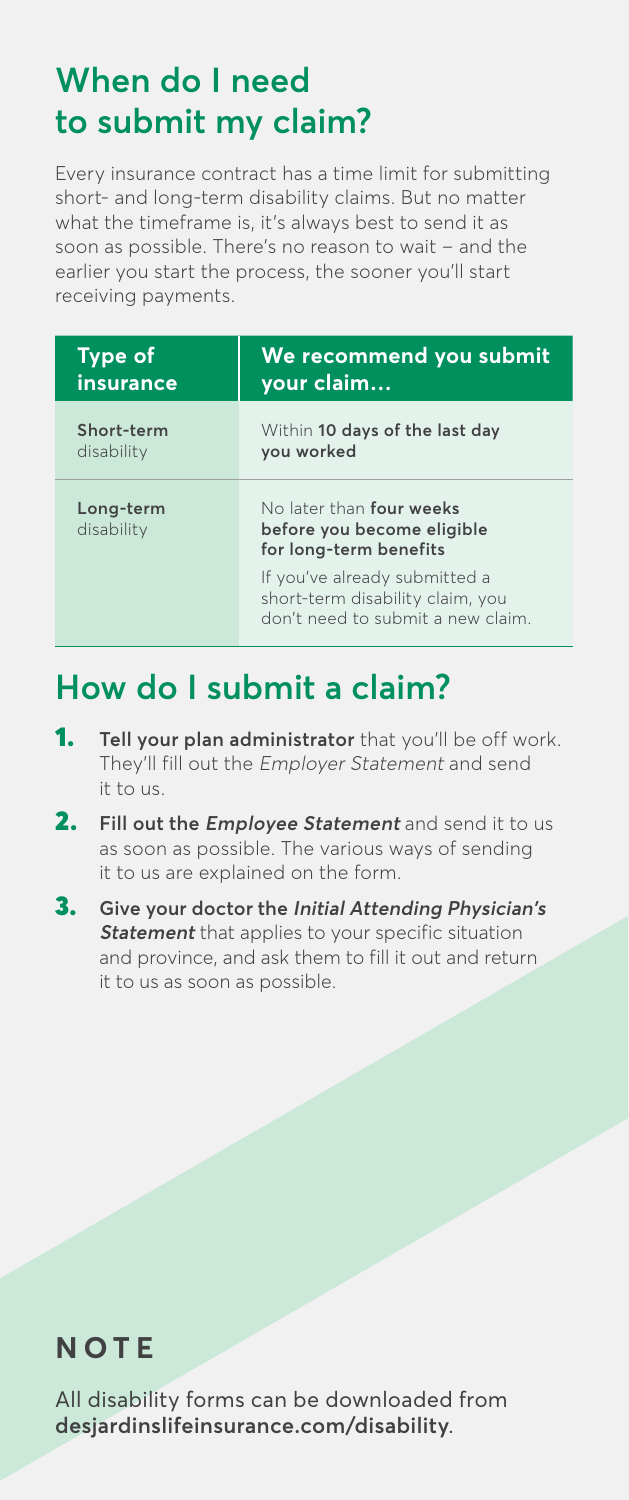### **Speed up the process!**

We need **three completed forms** to process your claim: your plan administrator's, your doctor's and yours.

**Here's what you need to do:**

- **Fill out the** Employee Statement **and send it to us right away.** Don't wait for your doctor's or your plan administrator's forms.
- **Check in with your doctor** to make sure they've sent us the completed form. If you haven't given them the form yet, don't wait for your next appointment; give it to them as soon as possible.

Don't worry about following up with your plan administrator—we'll take care of that for you.

### **When will I know if my claim has been approved?**

Once we've received all the completed forms, we need a few days to go over your claim. Here's how long it usually takes to process a claim:

| <b>Type of claim</b>  | <b>Processing time</b> |
|-----------------------|------------------------|
| Short-term disability | 5 business days        |
| Long-term disability  | 10 business days       |

While we're reviewing your claim, we may call you to find out more about what caused your disability and if there's anything that can be done to help you get better. We may also ask health professionals or disability prevention and management specialists for their input.

One thing you can count on: whether we've approved or denied your claim, **your claims specialist will get back to you quickly** to let you know. We'll also confirm our decision in writing.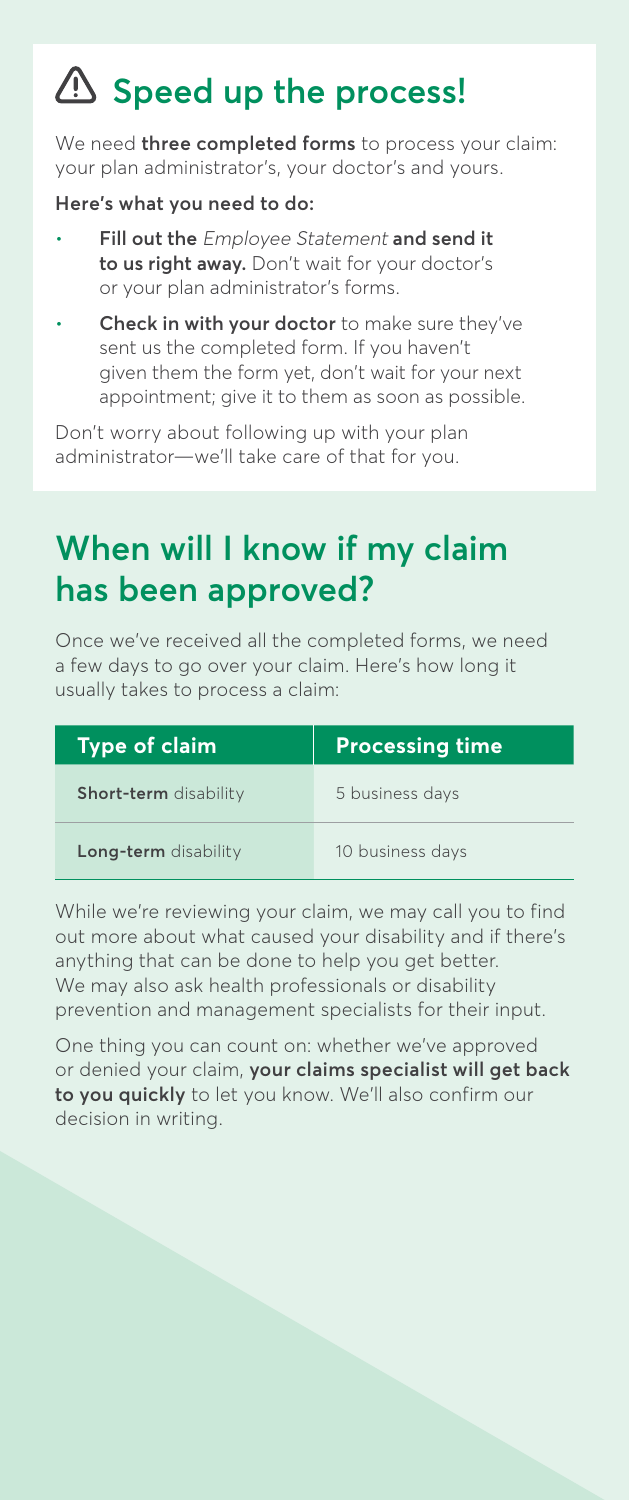### **Will my medical information be shared with my employer?**

No. The only things we'll share with your employer are:

- Whether you're eligible for benefits
- Your return-to-work plan
- What they need to know to make your return to work easier (your functional limitations, etc.)

## If your claim is approved

### **When will my benefit payments start?**

We'll start depositing your benefit payments in a bank account of your choice as soon as your claim has been approved.

### **One-of-a-kind personalized support**

You'll always have the same claims specialist, no matter how long you're off work. We want to make sure that you don't have to tell your story over and over again to different people and that you have someone you trust with you every step of the way. The better your claims specialist knows you, the easier it'll be for them to find the right solutions to get you back on your feet again. We're the only insurance company that offers this kind of support—and we're proud of it!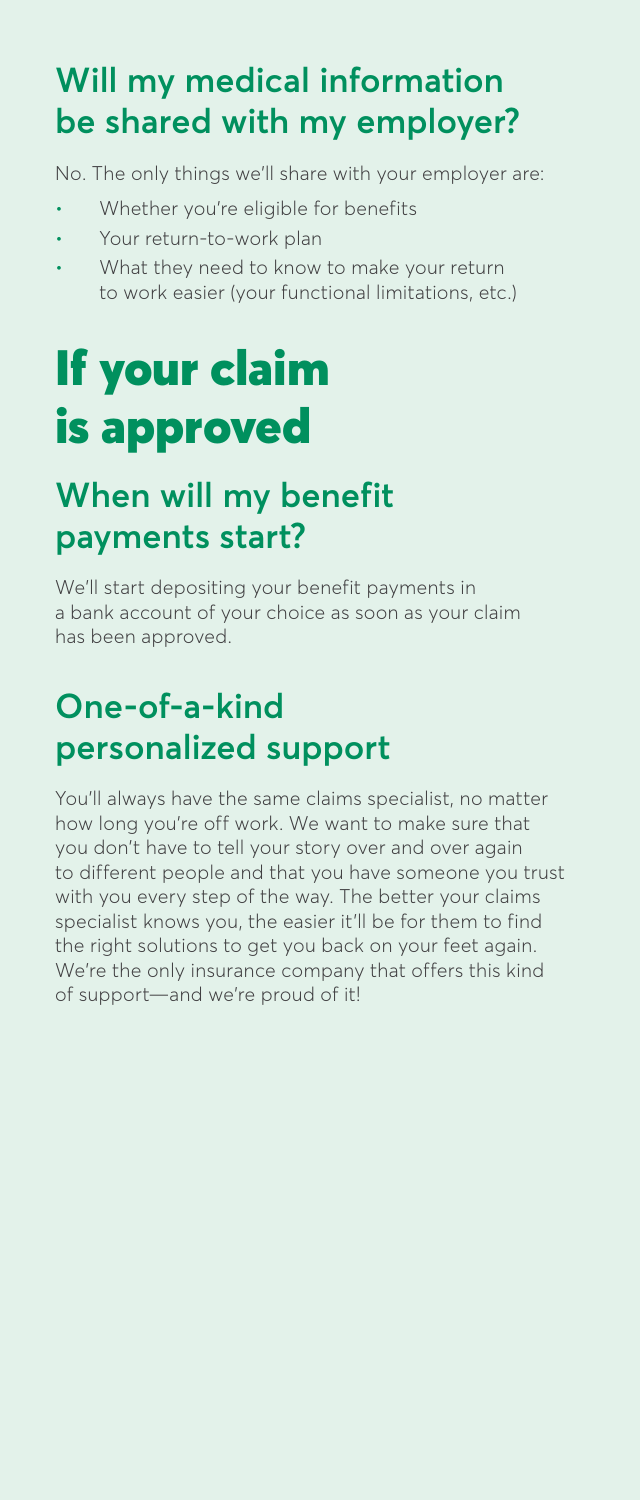### **Who does what?**

We have to work as a team to help you get healthy again and ensure your return to work goes smoothly. Here's a quick look at who does what:



- Fill out the Employee Statement and send it to us as soon as possible
- Focus on getting well again
- See your doctor regularly and follow the recommended treatment plan
- Send us any new information, like:
	- Change of address or phone number
	- New doctor or treatment
	- Other sources of income
	- Other job, training, volunteer work, vacations, etc.



- Sends us the completed Employer Statement
- Looks for ways to make your return to work easier (flexible schedule, etc.)

### **OUR CLAIMS SPECIALIST**

- Keeps you informed about your claim
- Makes sure you get the benefits you're entitled to
- Makes sure you have access to the resources you need to get better
- Helps you with your return to work, when you're ready

### **YOUR DOCTOR**

- Diagnoses and treats you
- Provides us with the medical information we need as soon as possible so we can determine whether you're eligible for disability benefits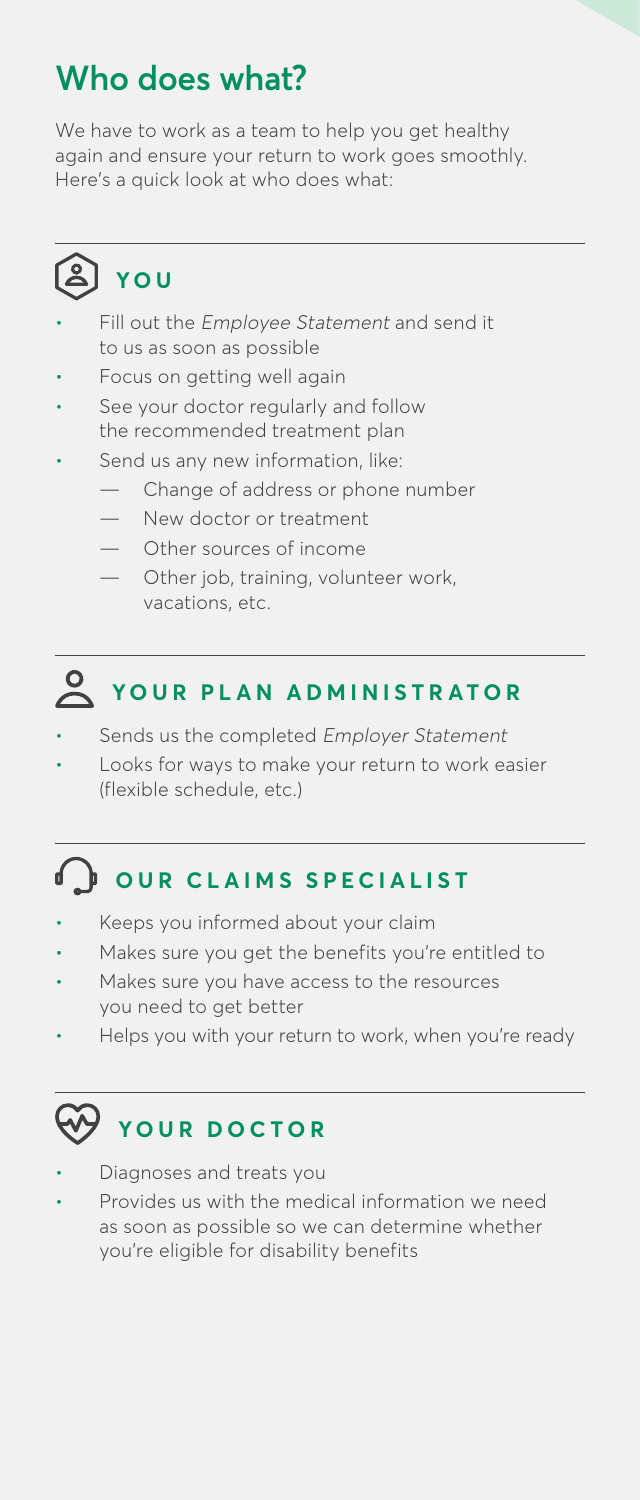### **Questions?**

We're here to support you while you're on leave.

If you haven't found the answers you were looking for in this guide, have a look at the FAQs on our website at **[desjardinslifeinsurance.com/disability](http://desjardinslifeinsurance.com/disability)**.

#### TIP

During the waiting period, you may qualify for a salary continuance program or employment insurance benefits. Contact your plan administrator to learn more.